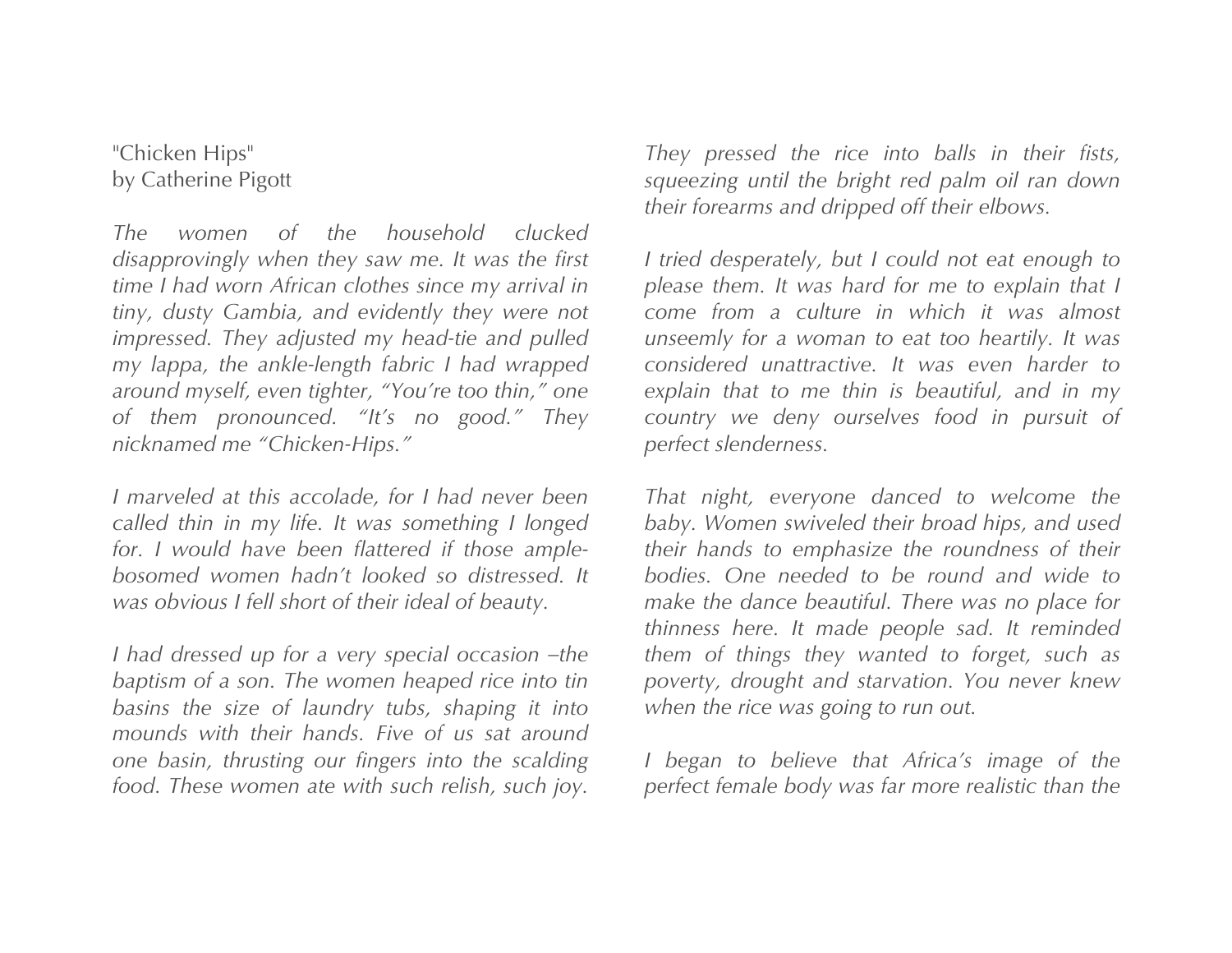*long-legged leanness I had been conditioned to admire. There, it is beautiful – not shameful – to carry weight on the hips and thighs, to have a round stomach and heavy, swinging breasts. Women do not battle the bulge, they celebrate it. A body is not something to be tamed and molded.*

*The friends who had christened me Chicken-Hips made it their mission to fatten me up. It wasn't long before a diet of rice and rich, oily stew twice a day began to change me. Every month, the women would take a stick and measure my backside, noting with pleasure its gradual expansion. "Oh Catherine, your buttocks are getting nice now!" they would say.*

*What was extraordinary was that I, too, believed I was becoming beautiful. There was no sense of panic, no shame, no guilt-ridden resolves to go on the miracle grape-and-water diet. One day, I tied my lappa tight across my hips and went to the market to buy beer for a wedding. I carried the crate of bottles home on my head, swinging my hips slowly as I walked. I felt transformed.*

*In Gambia, people don't use words such as "cheating," "naughty or "guilty" when they talk about eating. The language of sin is not applied to food. Fat is desirable. It holds beneficial meaning of abundance, fertility and health.*

*My perception of beauty altered as my body did. The European tourists on the beach began to look strange and skeletal rather than "slim." They had no hips. They seemed devoid of shape and substance. Women I once would have envied appeared fragile and even ugly. The ideal they represented no longer made sense.*

*After a year, I came home. I preached my new way of seeing to anyone who would listen. I wanted to cling to the liberating belief that losing weight had nothing to do with self-love.*

*Family members kindly started suggesting that I might look and feel better if I slimmed down a little. They encouraged me to join an exercise club. I wandered around the malls in a dislocated daze.*